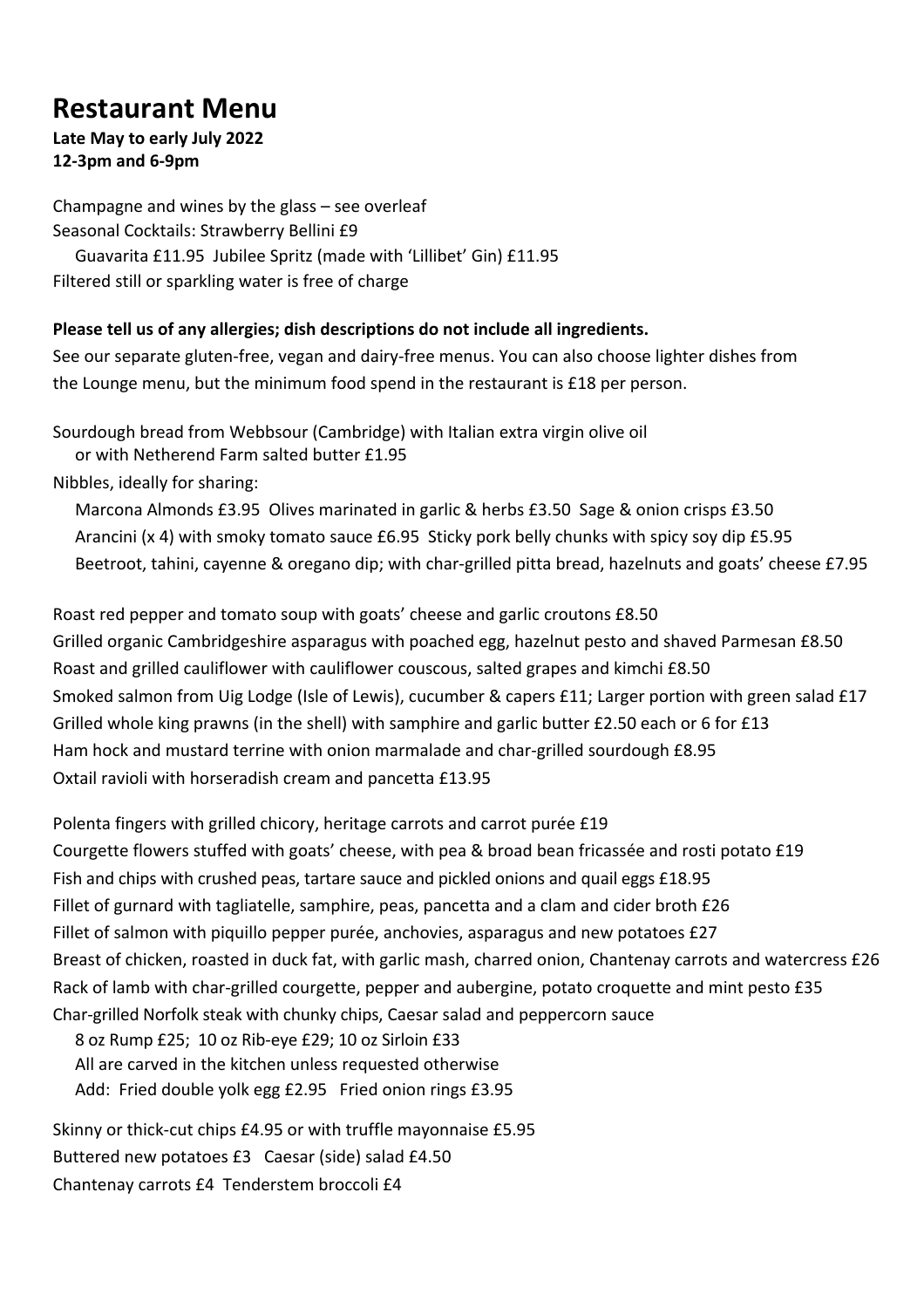**Cheese** from the UK's British cheese specialist, Neal's Yard Dairy Served with biscuits, apple, celery and apple & pear chutney Mature Kirkham's Lancashire – *unpasteurised, hard but crumbly/creamy; cows' milk cheese* Tunworth (Hampshire) – *unpasteurised, soft, Camembert-style, cows' milk cheese* Stichelton (Nottinghamshire) – *unpasteurised, creamy, blue, cows' milk cheese – Stilton style* Brightwell Ash (South Oxfordshire) – *soft, unpasteurised, goats' milk cheese* **Choose any 3 cheeses** £10.50 (£8 for 2; £13 for 4)

## **Port and sweet red wine by the glass** (75ml)

958 2015 BANYULS, Bila Haut. Roussillon, S. France £4.50 *Sweet, rich, spicy, fortified red wine* 967 2018 BISHOP OF NORWICH, The Liberator, S. Africa £4.80 *Impressive Port-style red from the Cape* 975 2013 QUINTA DO SEIXO, Vintage Port, Sandeman £6.00 *Powerful, black-fruited, classic style*

## **Sweets***(with recommended sweet wine)*

Apricots (fresh, poached and char-grilled) with apricot sorbet and langue de chat biscuit £8.50 *(wine 904)* Strawberry cheesecake with basil ice cream and strawberry salsa £8.50 *(wine 910)* Old Bridge Jaffa cake (chocolate mousse, orange jelly and sponge) with orange sorbet £9.50 *(wine 958)* Roast pineapple with pineapple salsa, vegan coconut yoghurt and popcorn £8.95 *(wine 920)* Affogato (single scoop of vanilla ice-cream with espresso coffee or luscious PX Sherry) £4.95/£5.95 Homemade ice-cream and sorbet: £2.50 one scoop; £1.50 per extra scoop

Ice cream: clotted cream vanilla; chocolate; basil; lavender. Sorbet: orange; apricot Frozen kulfi lollipops £2.80 each: strawberry and basil; mango; nutella

## **Sweet wine by the glass** (75ml) – arranged from lighter to heavier

904 LATE HARVEST RIESLING, Framingham 2021 New Zealand £6.95 *Zingy lime and gentle sweetness*

910 COTEAUX DU LAYON, Moulin Touchais 2005 Loire Valley £7.95 *Gentle, medium-sweet, delicate*

920 SAUTERNES, Château Laville 2016 Bordeaux £6.95 *Honeyed, concentrated & complex*

954 RUTHERGLEN MUSCAT, 'Rosewood', Chambers. Australia £5.95 *Fortified to 17.5%; rich & luscious*

950 PEDRO XIMENEZ, El Candado, Valdespino. Sherry £5.95 *Liquid raisins; extraordinarily intense*

**Coffee** (from Monmouth Coffee Company) - with biscotti *(Soy or Oat milk 50p supplement per drink)* Espresso, Macchiato, Piccolo £2.95 Regular, Cappuccino, Latte, Flat white, Double espresso £3.95 Larger sizes £4.95 Drip-filter (in a mug) or Cafetière £3.95 Iced coffee (milky) £3.95

**Hot Chocolate** (Musetti Choc-issimo) £3.95

**Tea** with shortbread biscuits – all at £3.95

 Black teas - English Breakfast; Earl Grey; Darjeeling; Virunga Chai; De-caff; Green tea. Infusions - Peppermint; Lemongrass & Ginger; Chamomile; Red berry.

#### **Homemade chocolate truffles** (x2)£1.50

**Cognac 75** (Le Reviseur Cognac, sugar, lemon and Prosecco) £10.95 **Eastern Spice Espresso Martini** (Eastern Spice spirit, stout, Crème de Cacao, espresso) £12.95 **Truffle Gin** (A single shot of the extraordinary truffle-infused gin from Cambridge Distillery) £7.95